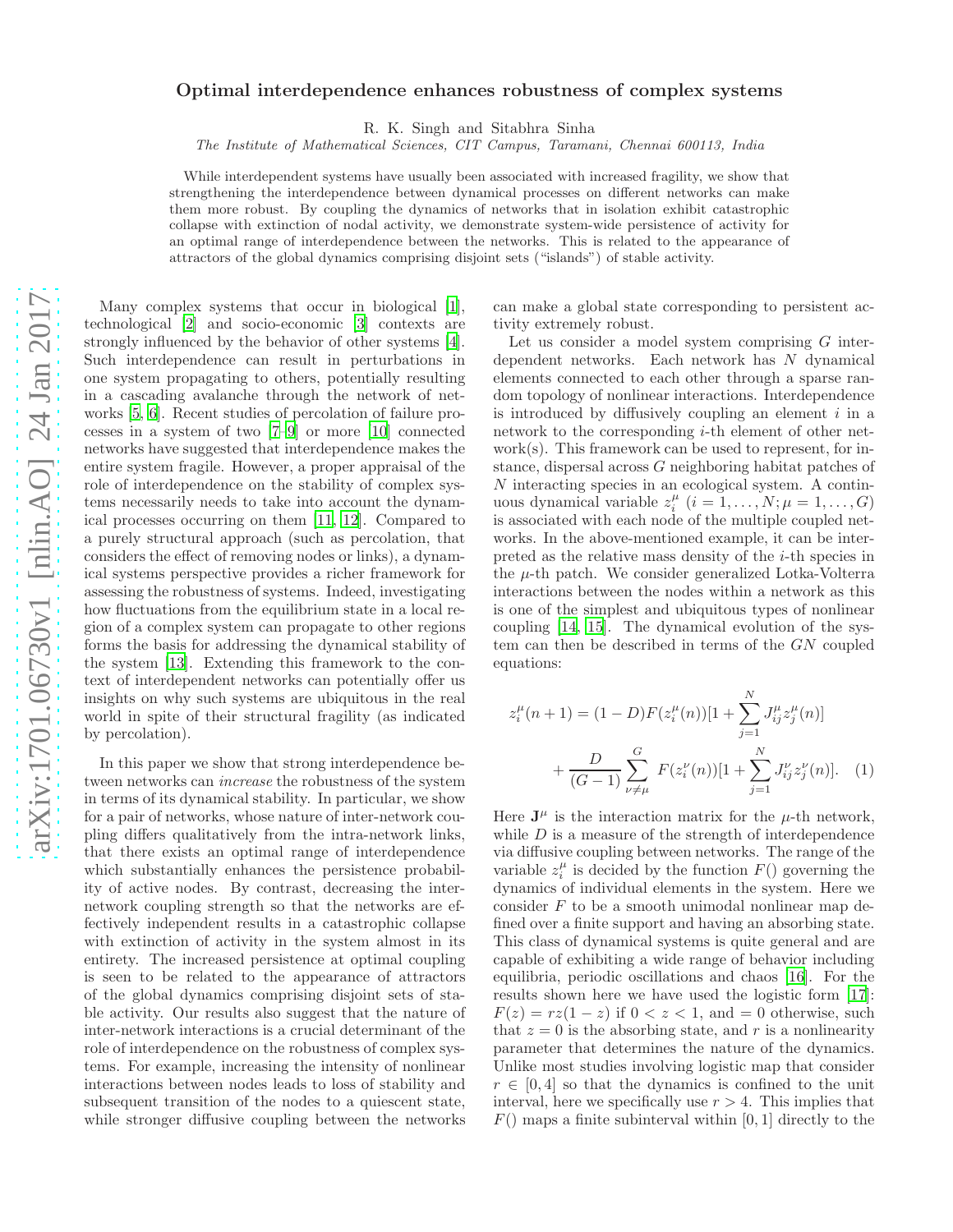absorbing state. Iterative application of  $F()$  will result in only a set of measure zero remaining in  $(0,1)$  [\[18\]](#page-5-9). Thus, in isolation, the nodes will almost always converge to the absorbing state, resulting in their extinction.

However, interaction with other nodes can maintain a node in an active state  $(z > 0)$  indefinitely, and we define a measure for the global stability of the system as the asymptotic fraction of nodes in each network that have not reached the absorbing state, viz.,  $f_{active} = \mathrm{Lt}_{n \to \infty} f_{active}(n)$ , where  $f_{active}(n) = \sum_{i=1}^{N} \Theta[F(z_i^{\mu}(n))]/N$  (with  $\Theta[x] = 1$  for  $x >$ 0, and 0 otherwise). Thus, we explicitly investigate conditions under which interdependence between networks can result in persistent activity in at least a subset of the nodes comprising the system. Using an ecological analogy, our focus is on the long-term survival of a finite fraction of the ecosystem as a function of the degree of dispersal between neighboring patches rather than the intrinsic stability of individual species populations.

The degree of interdependence between the networks can be varied by changing the number of pairs of corresponding nodes  $M$  ( $0 \leq M \leq N$ ) that are linked via dispersion. The interaction matrix  $J^{\mu}$  in each network is considered to be sparse, such that only C fraction of the matrix elements are non-zero with their interaction strengths chosen randomly from a  $Normal(0, \sigma^2)$  distribution. For simplicity, we shall focus on a pair of interdependent networks (i.e.,  $G = 2$ ) schematically shown in Fig. [1](#page-1-0) (a), both networks being chosen from the same ensemble so as to have identical parameters r, C and  $\sigma$ . We distinguish between the population densities  $z$  of the  $N$ species in the two networks by denoting them as  $x_i$  and  $y_i$   $(i = 1, \ldots, N)$  respectively, their initial values being chosen at random from the uniform distribution [0,1].

Fig. [1](#page-1-0) (b-c) show the time-evolution of the state of the dynamical variables  $x_i$  and the global stability measure  $f_{active}(n)$  for one of the networks  $(N = 256, C = 0.1,$  $\sigma = 0.01$ ) where the nonlinearity parameters  $r_i$  are distributed uniformly in [4.0,4.1]. As mentioned above, this distribution of  $r_i$  implies that the individual node dynamics would almost certainly converge to the absorbing state, and this is indeed what is observed when the networks are isolated, i.e.,  $D = 0$ . However, when the interdependence is increased, e.g., to  $D = 0.15$ , we observe that a finite fraction of nodes persist in the active state, although for much lower (e.g.,  $D = 0.1$ ) and higher  $(e.g., D = 0.2)$  interdependence the system exhibits complete extinction of activity [Fig. [1\(](#page-1-0)b-c)]. Thus an optimal diffusive coupling between corresponding nodes in the two networks provides global stability to the system. This suggests, for instance, that ecological niches which in isolation are vulnerable to systemic collapse resulting in mass extinction, can retain species diversity if connected to neighboring habitats through species dispersal. Indeed, for this to happen, it is not even required that all species in the network be capable of moving between the different habitats. As seen from Fig. [1](#page-1-0) (d), if only a subset of M nodes (out of N) are coupled between the two



<span id="page-1-0"></span>FIG. 1: (a) Schematic diagram representing two interdependent networks, each comprising  $N$  nodes, that have intranetwork directed nonlinear interactions (indicated by arrows) and inter-network diffusive coupling between  $M \leq N$  pairs of corresponding nodes (broken lines). (b) Pseudocolor representation of the spatio-temporal evolution of dynamical state  $x_i$  for each node i in one of the networks at two different values of the inter-network diffusive coupling strength, viz., (top)  $D = 0.1$  and (bottom)  $D = 0.15$ , with black representing the absorbing state  $x_i = 0$ , i.e., extinction of activity. Increased interdependence between the networks allows more nodes to maintain persistent activity, i.e.,  $x \neq 0$ . Increasing D further can result in a decrease in the fraction of active nodes  $f_{active}$  with time as seen in (c), indicating that longterm persistent activity occurs only within an optimal range of interdependence. (d) Increasing intra-network interactions either in terms of the connection density  $(C)$  or their strength  $(\sigma)$  for a given inter-network diffusive coupling strength (e.g.,  $D = 0.15$ , results in a decrease in the fraction  $f_{active}$  of nodes with persistent activity. However, increasing the number of corresponding node pairs  $M$  in the two networks that are coupled diffusively is seen to increase  $f_{active}$ , pointing to a fundamental distinction between intra- and inter-network interactions in their contribution to the overall robustness of the system. Parameter values for the curves shown are  $C = 0.1, C' = 0.3, \sigma = 0.01, \sigma' = 0.05$  and  $r \in [4.0, 4.1]$ . Results shown here are obtained for  $N = 256$  and averaged over 100 ensembles.

networks through diffusion, the system exhibits enhanced persistence with  $f_{active}$  increasing with  $M$ . However, enhancing the intensity of nonlinear interactions within each network by increasing either their connectivity C or range of interaction strengths (measured by the dispersion  $\sigma$ ) decreases the survival probability of active nodes, as has been observed in earlier studies of global stability of independent networks [\[15,](#page-5-6) [19\]](#page-5-10).

Fig. [2](#page-2-0) (a) shows in detail the contrasting contribution of intra- and inter-network interactions to the robustness of the network in terms of maintaining persistent activity. The probability that a node persists in the active state asymptotically is seen to vary non-monotonically with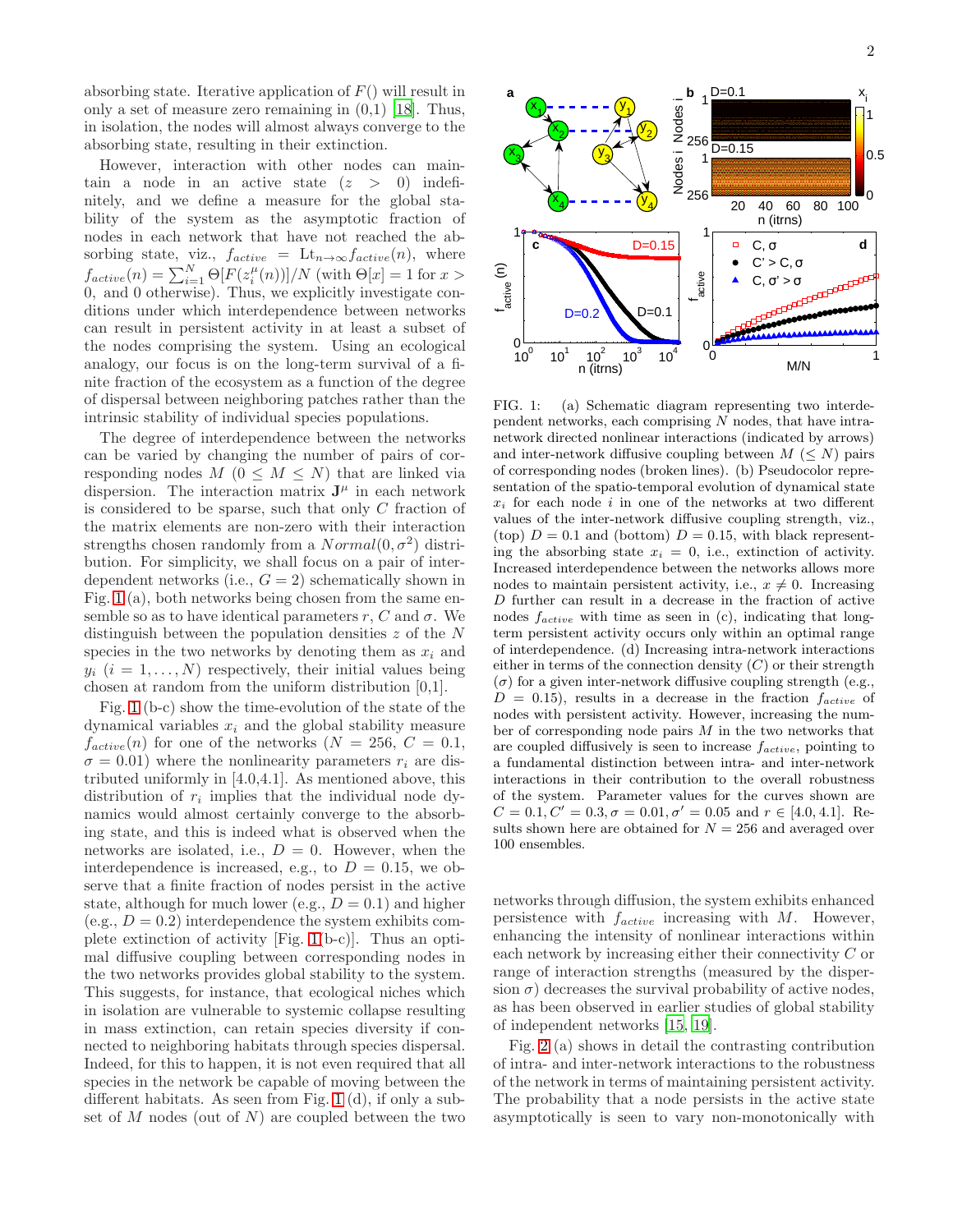

<span id="page-2-0"></span>FIG. 2: (a) Probability that nodal activity persists for longer than the duration of simulation  $P(\tau > T)$  for an interdependent system of two networks has a non-monotonic dependence on the inter-network coupling strength  $D$  but decreases with increasing  $C$ ,  $\sigma$  and  $r$ . Each of the networks comprise  $N = 256$  nodes. Parameter values used are  $C = 0.1$ ,  $\sigma = 0.01$ ,  $r \in [4.0, 4.1], C' = 0.3, \sigma' = 0.05, \text{ and } r' \in [4.1, 4.2].$  (d) Probability of persistent activity in a system of two diffusively coupled elements  $(N = 1)$  whose nonlinearity parameters fluctuate about  $r_0$  due to a noise of strength  $\epsilon$ . Non-monotonic dependence on coupling strength  $D$  is seen, similar to that for the large networks shown in (a). Parameter values are  $r_0 = 4.05, \ \epsilon = 0.005, \ r_0' = 4.2 \text{ and } \ \epsilon' = 0.01. \text{ For all panels,}$ simulation duration is  $T = 2 \times 10^4$  items and results shown are averaged over 100 ensembles.

increasing interdependence D between the networks at different values of the parameters  $C$ ,  $\sigma$  and r that determine intra-network dynamics. For reference let us focus on the curve for  $C = 0.1$ ,  $\sigma = 0.01$  and  $r \in [4.0, 4.1]$ [shown using circles in (a)]. We observe that when diffusion is either too low  $(D < 0.09)$  or high  $(D > 0.2)$  all activity in the network ceases within the duration of simulation. However, for the intermediate range of values of D, activity continues in at least a part of the network with the persistence probability reaching a peak around  $D \simeq 0.16$ . Varying the other parameters, such as network connectivity  $C$ , intra-network interaction strength  $\sigma$  or the nonlinearity parameter r, has a simpler outcome, viz., a decrease in the probability that activity will persist in the network at long times. This is shown by the other curves where we increase in turn  $C$  (triangles),  $\sigma$  (squares) and r (diamonds). Thus, our results indicate that there exists an attractor corresponding to persistent activity in the network for an optimal range of interdependence (in the neighborhood of  $D = 0.15$ ) which coexists with the attractor corresponding to the extinction of network activity, relatively independent of other parameters.

To understand this in detail, we first note that even when  $N = 1$ , this much simpler system of two diffusively



<span id="page-2-1"></span>FIG. 3: Time-evolution of a system of two diffusively coupled logistic maps having  $r > 4$ , showing (in black) the regions of phase space  $I^2$ : [0, 1]  $\times$  [0, 1] that correspond to initial states which lead to trajectories moving out of the  $I^2$  domain resulting in extinction of activity after  $n = 1$  (1st column),  $= 2$  (2nd column),  $= 3$  (3rd column) and  $= 2000$  iterations (4th column) in both the maps. As each map has a segment projecting out of  $I^2$ , repeated iteration of the system when the maps are isolated  $(D = 0)$  would eventually drive almost all initial states to extinction (a-d). The same behavior is also observed for a low degree of diffusive coupling  $(D = 0.005, e$ h), although the regions are now modulated because of the coupling with the dynamics of the other map. For a stronger diffusive coupling  $(D = 0.16)$  there is a finite region of phase space that remains within  $I^2$  even after a large number of iterations which corresponds to the basin for the attractor exhibiting persistent activity (i-j). Further increase in the coupling strength (e.g.,  $D = 0.3$ ) again results in extinction of activity for almost the entire phase space (m-p).

coupled elements exhibits qualitatively similar features when subjected to noise [Fig. [2](#page-2-0) (b)]. The multiplicative noise of strength  $\epsilon$  in the nonlinearity parameter, viz.,  $r = r_0(1 + \epsilon \eta)$  where  $\eta$  is a Gaussian random process with zero mean and unit variance, is introduced in lieu of the perturbations that each map will feel when connected to a much larger network through nonlinear interactions (Eq. [1\)](#page-0-0) [\[20\]](#page-5-11). As in the case of the network, we choose  $r_0 > 4$  so that an isolated node will almost always converge to the absorbing state, resulting in its extinction. Upon coupling two nodes, however, we observe that the probability of long-term survival of activity in the system becomes finite at an intermediate range of diffusive coupling strengths (around  $D = 0.15$ ), similar to that observed for a  $N = 256$  $N = 256$  $N = 256$  network in Fig. 2 (a). Thus, understanding the genesis of diffusion-induced persistence for a pair of coupled logistic maps subject to noise [\[21\]](#page-5-12), may provide an explanation for the same phenomenon observed in the system of interdependent networks described earlier.

Fig. [3](#page-2-1) shows the regions in the phase space  $I^2$ :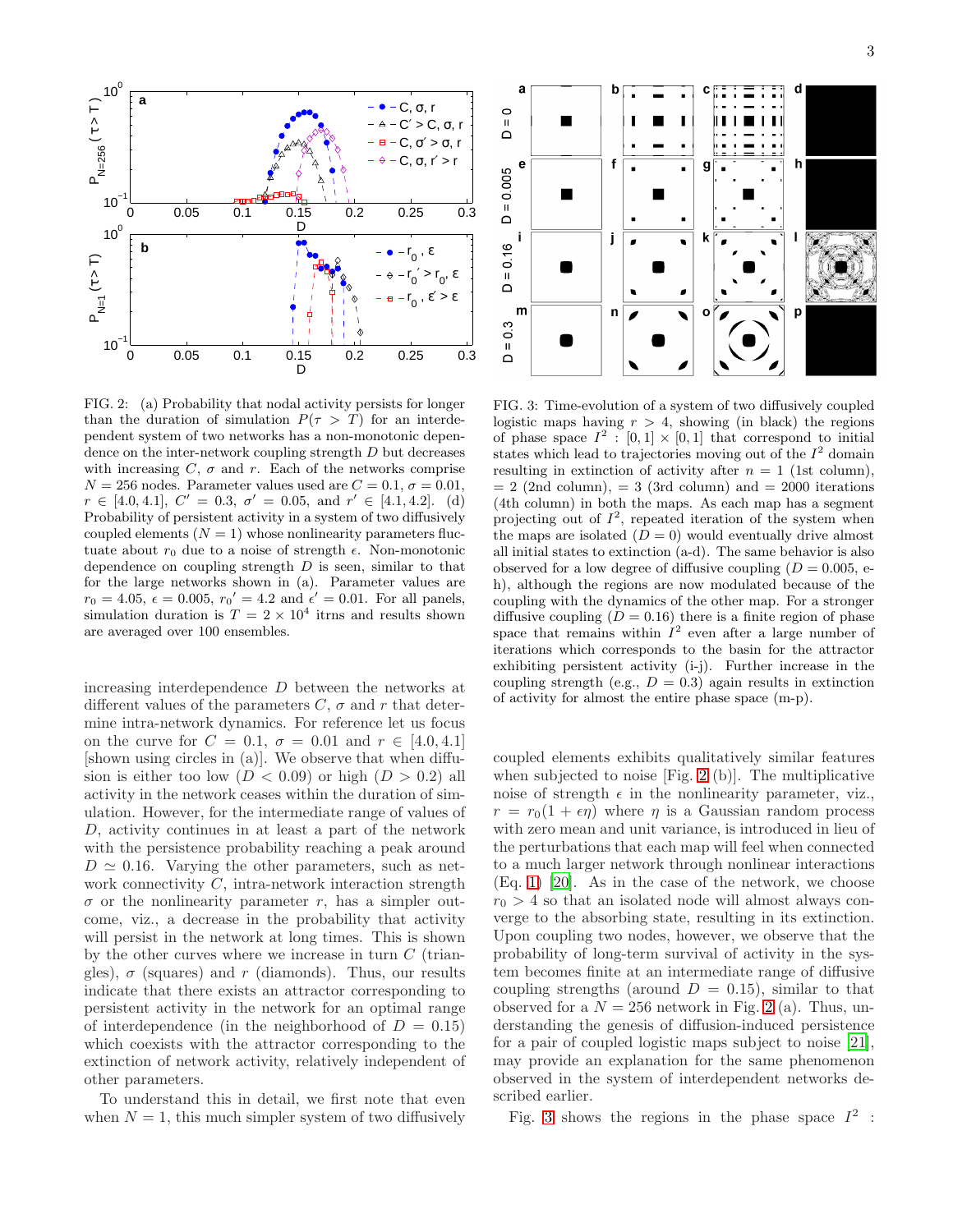$[0, 1] \times [0, 1]$  of the system of two coupled maps that correspond to initial states which move out of  $I^2$  and into the absorbing state as a result of the dynamics. When the maps are isolated  $(D = 0)$ , successive iterations result in these regions increasing in size and eventually taking over the entire domain so that extinction will always happen. Similar behavior is seen for weak coupling  $(D = 0.02)$  although the shape of the regions are now modulated as a result of the interaction between the two maps. For high values of coupling also  $(D = 0.3)$ , we observe the total extinction of activity in the asymptotic limit. However, for an intermediate value of coupling  $(D = 0.16)$ , the complement region defined by trajectories starting from anywhere inside it remaining within  $I^2$ , retains a finite measure even at long times, thereby ensuring persistence of activity. Introducing multiplicative noise in the dynamics does not significantly change the structure of the basins shown in Fig. [3](#page-2-1) for low values of the noise strength ǫ.

To understand the above results we represent the dynamics of the system as  $x_{n+1} = (1-D)F(x_n) + DF(y_n),$  $y_{n+1} = (1 - D)F(y_n) + DF(x_n)$ , where x, y are dynamical variables and  $F(x) = rx(1-x)$ . The first term of each evolution equation can be interpreted as a logistic map with growth rate  $(1 - D)r$  while the second term represents a contribution from the other map that is diffusively coupled to it. If the sum of the two terms exceed 1 for any of  $x, y$ , the corresponding variable goes to the absorbing state. In the weak coupling limit of low D where the first term dominates, it follows that if the effective growth rate  $(1 - D)r$  exceeds 4, the system will exit the unit interval almost surely. Thus a lower bound for the range of D in which persistence can be observed is obtained by ensuring that  $D > D_{c1} = 1 - (4/r)$ . For example, for  $r = 4.1$ ,  $D_{c1} \simeq 0.024$ . The upper bound of  $D$  for persistence is obtained by observing that when the two coupled maps synchronize their activity upon strong coupling, the dynamics reduces to that of an effective 1-dimensional map with  $r > 4$  whose trajectories will eventually exit the unit interval with probability 1. Whether synchronization occurs can be investigated by looking at the dynamics of the difference of the two variables,  $\delta = y - x$ , viz.,  $\delta_{n+1} = r(1 - 2D)\delta_n[1 - (x_n + y_n)].$ If  $D > D_{c2} = (1/2)(1 - (1/r))$ , e.g.,  $D_{c2} \simeq 0.37$  for  $r = 4.1$ , the difference goes to zero asymptotically resulting in synchronization of the two maps and convergence to the absorbing state. Thus, the system has a possibility of persistence only in the intermediate range  $D_{c1} < D < D_{c2}$ . In this region, where the individual maps exhibit periodic attractors, persistence can arise through out-of-phase oscillations in the two maps, each alternately visiting two disjoint intervals in [0,1] such that the sum of terms never exceed 1. Thus, regions of  $[0, 1] \times [0, 1]$  domain which yield the in-phase solution lead to the absorbing state (extinction), while those giving rise to the out-of-phase solution lead to persistence, resulting in a complex basin of attraction for the persistent activity state [shown in Fig. [3](#page-2-1) (i-l)]. To show that



<span id="page-3-0"></span>FIG. 4: Bifurcation diagrams showing the attractor of the dynamical state x of a representative element as a function of the diffusive coupling strength between (a-b) two maps and (c) two networks each comprising  $N = 256$  nodes. (a-b) The range of D over which there is long-term persistence of activity in two coupled maps for  $r = 4.0025$  (a) is reduced when multiplicative noise of strength  $\epsilon = 0.0125$  is introduced (b). The bifurcation structure resembles that of coupled networks shown in (c) for  $M = 24$ ,  $C = 0.1$ ,  $\sigma = 0.01$ ,  $r \in [4.0, 4.1]$ . The contribution of intra-network interactions is qualitatively similar to multiplicative noise, resulting in a similar range of D for which persistence is observed in (b) and (c). (d-e) This similarity is reinforced by a comparison the return maps (upper panels) and time-series (lower panels) of the asymptotic dynamical states for (d) two coupled maps with noise [as in (b)] and (e) two networks [as in (c)] for  $D = 0.15$ . The broken curve in panel (d) represents the return map of an uncoupled logistic map for  $r = 4.0025$  shown for comparison.

such stable out-of-phase period-2 solutions exist for an optimal range of  $D$ , we can solve the coupled equations  $x_{1,2}^* = (1-D)F(x_{2,1}^*) + DF(x_{1,2}^*)$ , and check for stability, thereby obtaining an implicit equation involving the parameters r and D for which  $0 < x_1^*, x_2^* < 1$ . For specific choices of  $r$  and  $D$ , we can numerically verify that these solutions are stable, thereby providing confirmatory evidence of the proposed mechanism by which an optimal coupling induces persistence.

The bifurcation diagrams shown in Fig. [4](#page-3-0) (a-c) indicate how the range of diffusive coupling strengths over which persistent activity is observed changes as we move from the simple case of two coupled maps  $(N = 1)$  to interdependent networks  $(N \gg 1)$ . As already discussed, diffusively coupling two logistic maps having  $r > 4$  allow their states to remain in the unit interval (corresponding to the nodes being active) provided the strength of coupling D remains within an optimal range [Fig. [4\(](#page-3-0)a)]. Note that within this range there exists a region, approximately between (0.11,0.18), in which the attractor of the dynamical state of the node occupies a much smaller region of the available phase space  $I$ . It is intuitively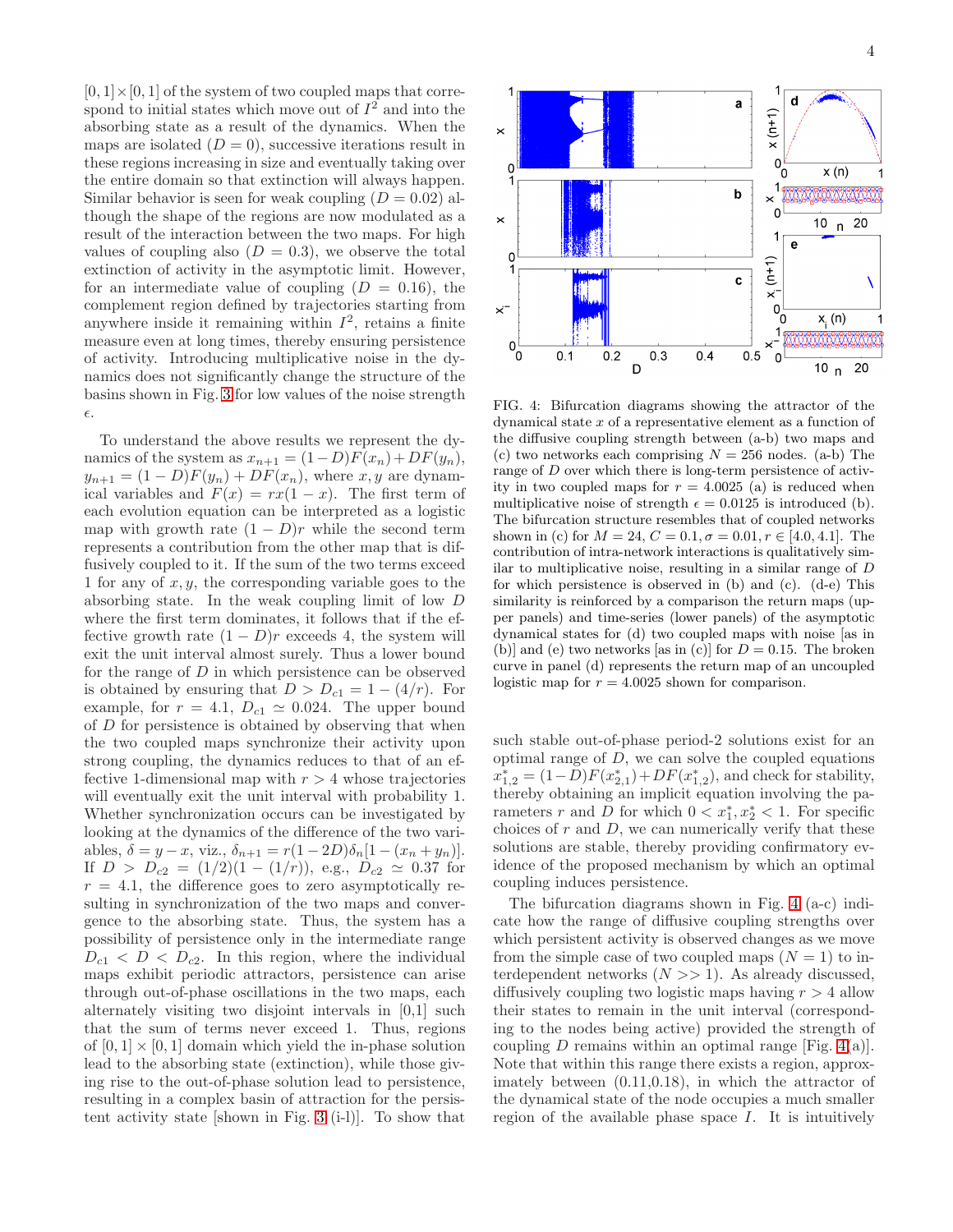clear that for such values of  $D$ , introducing noise is much less likely to result in the system dynamics going outside the unit interval (thereby making the node inactive). If we now introduce multiplicative noise of low intensity (i.e., small  $\epsilon$ ), the range of D over which persistent activity occurs shrinks [Fig. [4\(](#page-3-0)b)]. However, noise does not completely alter the nature of the system dynamics even though the the bifurcation structure is now less crisp. In particular, the system appears to be particularly robust in the region referred to earlier where the attractor covers only a small volume of the unit interval. We can compare this case with that of two interdependent networks, each comprising a large number of nodes  $[Fig. 4(c)]$  $[Fig. 4(c)]$  $[Fig. 4(c)]$  where the intra-network interactions are considered effectively to be 'noise'. We observe a reasonable similarity between their bifurcation structures, with the region of persistent activity spanning approximately the same range of D. As in the case of coupled maps with noise, in the case of networks also the system is most robust in the region where the attractor for the unperturbed system of two diffusively coupled maps is confined within a small subinterval inside  $I \times I$ . The validity of considering the dynamics of a coupled nodes embedded within a network as equivalent to the pair being perturbed by an effective external noise is further established by the strong resemblance between the return maps and time-series for the two cases [Fig. [4\(](#page-3-0)d-e)] for a diffusive coupling strength in the optimal range that leads to persistent activity. As mentioned earlier, to survive indefinitely the dynamical state of each map switches alternately between two disjoint intervals of the unit interval in an out-of-phase arrangement [see the time-series in the lower panels of Fig. [4\(](#page-3-0)d-e)], corresponding to a trajectory that jumps between two "islands" of the basin for the attractor corresponding to persistent activity attractor of the coupled system shown in Fig. [3](#page-2-1) (l).

The above analysis, apart from explaining why populations that go extinct rapidly in isolation will survive for long times upon being coupled optimally, also helps us understand how the persistence behavior in the system will be affected by increasing the number of interacting components. As can be observed from Eq. [\(1\)](#page-0-0), increasing N keeping C,  $\sigma$  unchanged corresponds to the summation in the interaction term being performed over more components. This suggests that there will be stronger fluctuations, that can be interpreted as a larger effective noise applied to the individual elements resulting in a higher probability of reaching the absorbing state and thereby lowering the survival fraction  $f_{active}$ . We

have confirmed this through explicit numerical calculations in which N is systematically increased. To ensure that the results reported here are not sensitively dependent on the specific details of the model that we have considered here, we have also carried out simulations with (a) different forms of unimodal nonlinear maps, e.g.,  $F(x) = (x - l)e^{r(1-x)}$  for  $x > l$ ; 0 otherwise [\[22](#page-5-13)], and (b) different types of connection topologies for the initial network, e.g., those with small-world properties [\[23](#page-5-14)] or having scale-free degree distribution [\[24\]](#page-5-15). We find in all such cases that that the qualitative features reported here are unchanged, with the network connecting the surviving nodes becoming homogeneous asymptotically irrespective of the nature of the initial topology, suggesting that the enhanced persistence of activity in optimally interdependent networks is a generic property.

To conclude, we have investigated the role of interdependence between constituent networks on the stability of the entire system in a dynamical framework. Unlike percolation-based approaches where failure is often identified exclusively with breakdown of connectivity so that increasing interdependence necessarily en-hances fragility [\[5\]](#page-4-4), our dynamical perspective that considers processes on nodes with a diverse spectrum spanning equilibrium, periodic and chaotic behavior, reaches a strikingly different conclusion. In particular, we show that if the physical interdependence between two networks has the form of diffusive coupling between corresponding nodes, the system has a much higher likelihood of survival when the coupling strength is in an optimal range, even if, in isolation both networks face almost certain catastrophic collapse. Thus, interdependence between complex networks need not always have negative repercussions. Instead its impact depends strongly on the context (e.g., the nature of the interdependence and the type of dynamics being considered). It could well be the case that there are several real systems, e.g., in ecology, where interdependence is essential for maintaining diversity in the presence of persistent fluctuations that are potentially destabilizing. Instead of a simple equation between interdependence and fragility, future investigations into systems exhibiting diverse dynamics and variety of possible couplings may reveal a more nuanced picture of the benefits and drawbacks of interdependence and the trade-offs involved in specific settings.

We would like to thank Trilochan Bagarti, Abhijit Chakraborty, Deepak Dhar, V. Sasidevan and Amit Sharma for helpful discussions.

- <span id="page-4-0"></span>[1] M. J. Pocock, D. M. Evans and J. Memmott, Science 335, 973 (2012).
- <span id="page-4-1"></span>[2] S. M. Rinaldi, J. P. Peerenboom and T. K. Kelly, IEEE Control Syst. 21, 11 (2001).
- <span id="page-4-2"></span>[3] F. Schweitzer, G. Fagiolo, D. Sornette, F. Vega-Redondo, A. Vespignani and D. R. White, Science 325, 422 (2009).
- <span id="page-4-3"></span>[4] D. Helbing, Nature (Lond.) 497, 51 (2013).
- <span id="page-4-4"></span>[5] A. Vespignani, Nature (Lond.) 464, 984 (2010).
- <span id="page-4-5"></span>[6] J. Gao, S. V. Buldyrev, S. Havlin and H. E. Stanley, Phys. Rev. Lett. 107, 195701 (2011).
- <span id="page-4-6"></span>[7] S. V. Buldyrev, R. Parshani, G. Paul, H. E. Stanley and S. Havlin, Nature (Lond.) 464, 1025 (2010).